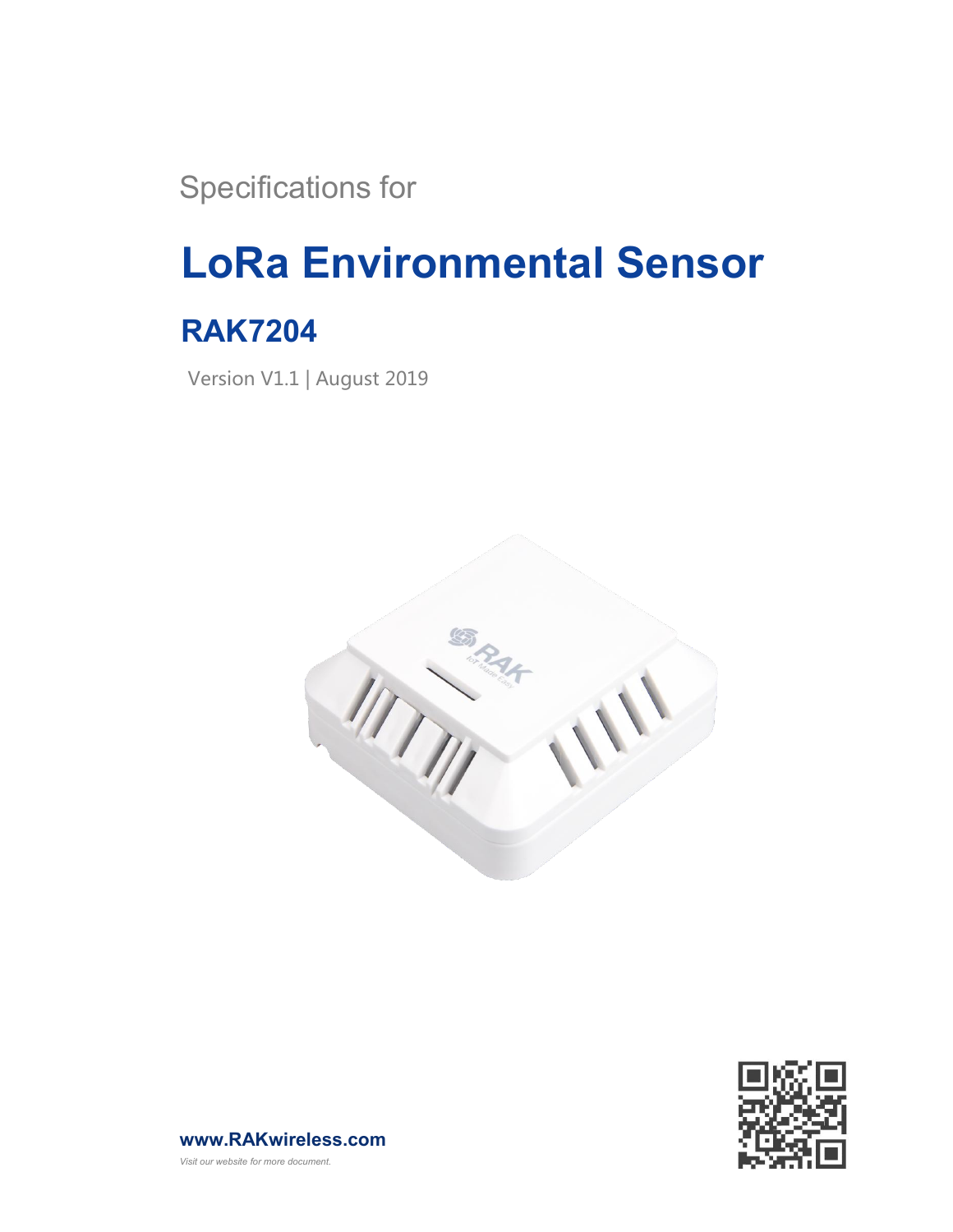



### **Table of Contents**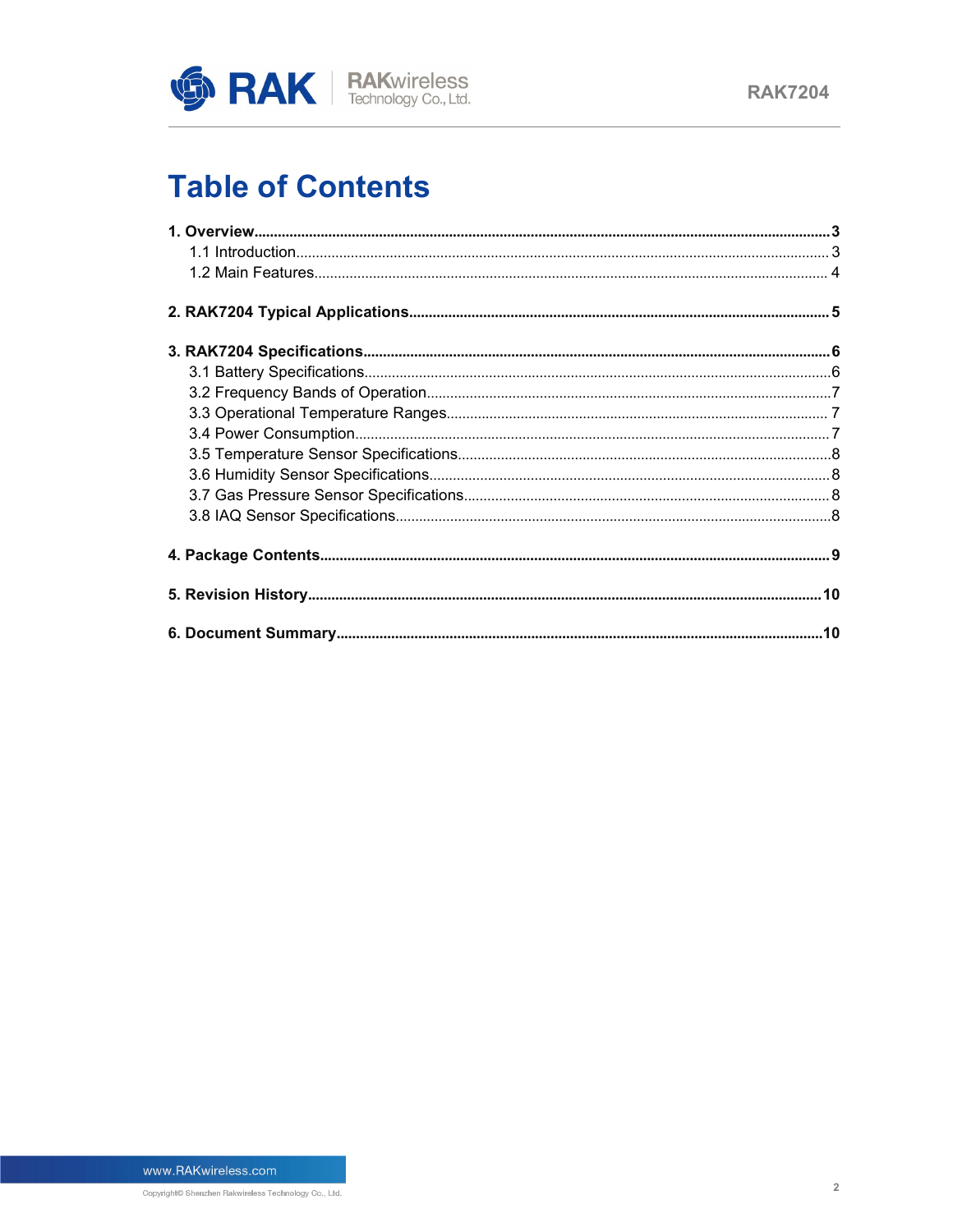

### <span id="page-2-0"></span>**1. Overview**

#### <span id="page-2-1"></span>**1.1 Introduction**

The RAK7204 is a LoRaWAN node with integrated environmental sensors. The high precision environmental sensors, can measure changes in temperature, humidity, gas pressure and provide an indoor air quality index. All the accumulated data can be send to a LoRaWAN Gateway in order for it to be forwarded to the Cloud.

Because RAK7204 isbuilt-around a low-power MCU and low-power sensors, and the firmware has been optimized for efficiency, it can achieve a very low-power operation in both dormancy and when measuring and transmitting. The non-rechargeable battery that comes with the unit can last more than 2 years. With the ability to regularly report battery status in addition to having an alarm for when critical levels are reached, you can be sure you will never be surprised and be left with your device not operational when you need it most. Furthermore, the design still allows for replacing the battery, so even after those 2 year are up you can still refresh your node for another 2 years of operation.

The firmware has built-in functionality that allows the user to adjust the sampling interval of the sensors and the transmission cycle. This allows for flexibility, as one can choose to have more granular measurements at the cost of battery life, or extend operational time, trading the volume of data generated.

Last but not least, the RAK7204 adopts a highly integrated design. The environmental sensors, LoRa transceiver module, LoRa antenna, and the battery are fitted in a 90x85mm sized housing. These small dimensions allow for installation in tight spaces or ones that require the sensor to have a minimal impact on the overall feel of the surrounding environment. The housing adopts a hollow, permeable design to facilitate air flow in order to more accurately detect the environmental changes.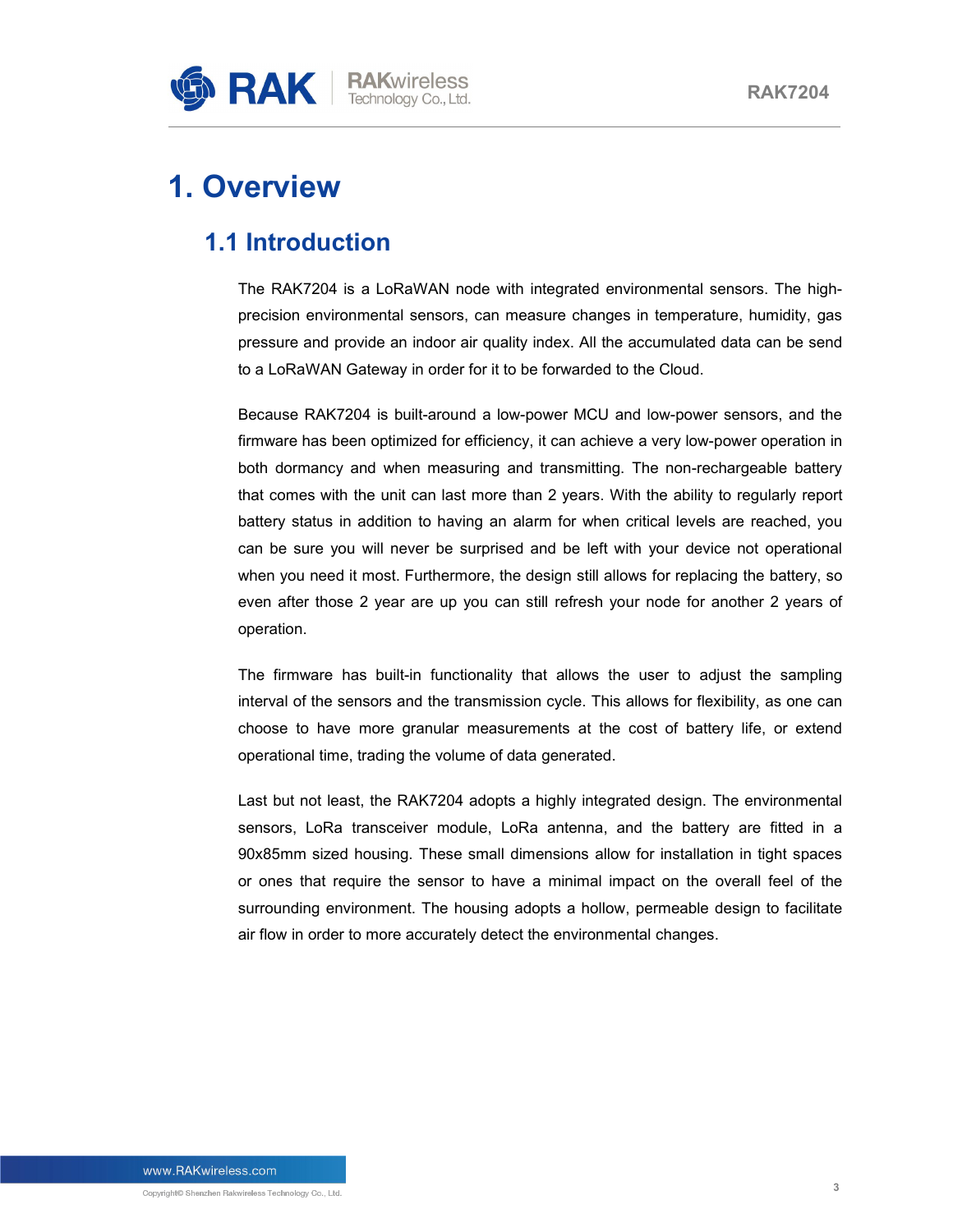

#### <span id="page-3-0"></span>**1.2 Main Features**

- Measurement of a variety of environmental parameters: Temperature, Humidity, Gas Pressure and Indoor Air Quality (IAQ)
- **BOSCH BME680 Integrated Environmental Unit**
- **LoRaWAN 1.0.2 fully compliant**
- **EXTE:** Low power operation, standby current of less than 15uA with the ability to adjust sampling and transmission interval.
- Comes with a replaceable 3500 mAh high capacity lithium battery with a battery life of more than 2 years (calculated by acquiring and sending a full data set every 15 minutes). Real time battery status monitoring.
- Compact in size (LoRa antenna is built-in), easy to install and maintain (easy battery swapping)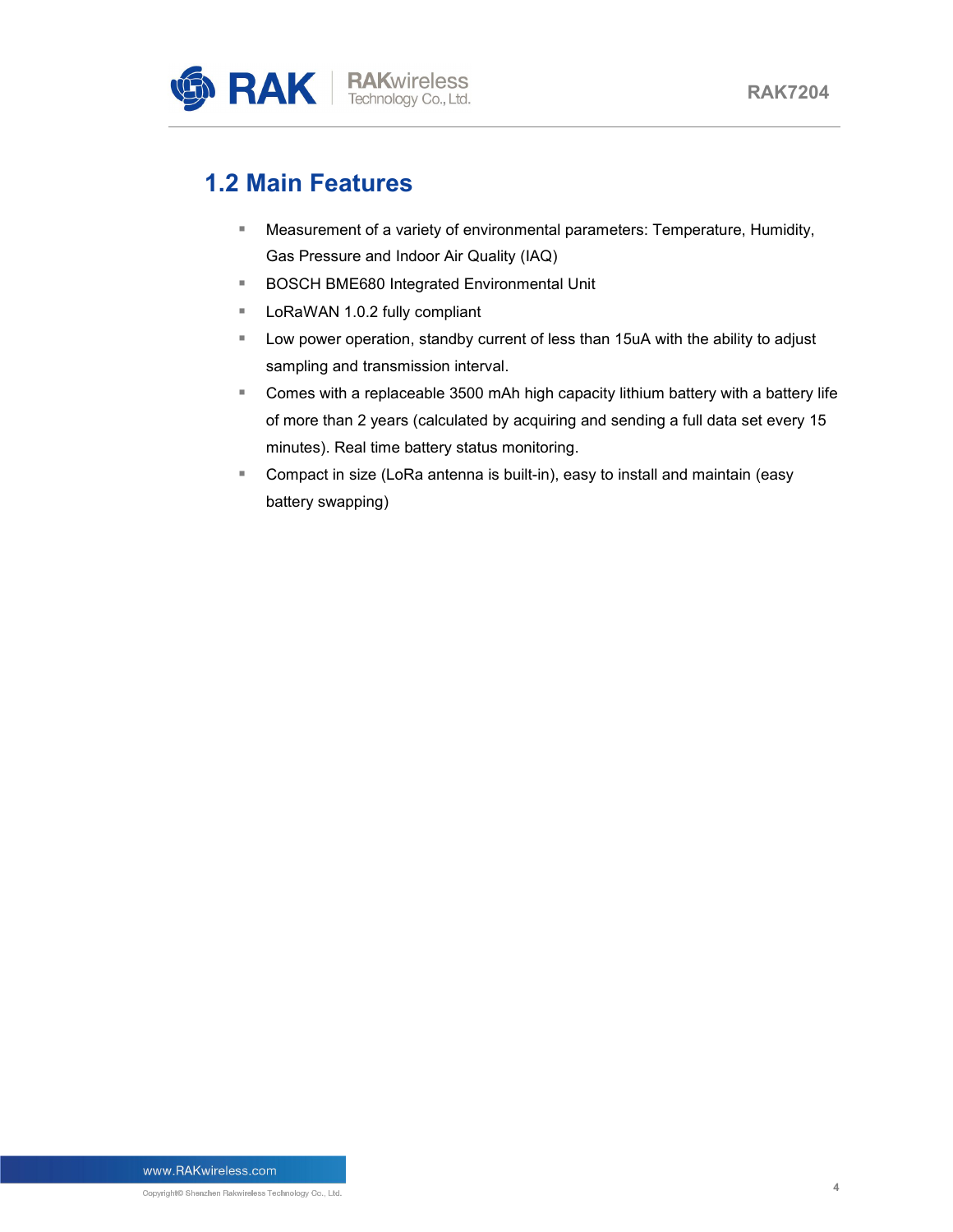

### <span id="page-4-0"></span>**2. RAK7204 Typical Applications**

The combination of the BME680 environmental unit and the LoRa radio make this device especially suite for deploying sensor networks of large size in tall buildings or warehouses, for example.

When used in conjunction with one of the RAKwireless Gateways, as for example the RAK7258 indoor Gateway, deploying a LoRaWAN sensor network becomes a breeze. One just needs to mount the nodes on a wall or the ceiling, power them on and start monitoring the working conditions of the factory/office.

Furthermore, as all RAKwireless Industrial Gateways (including the aforementioned RAK7258) come with built-in LoRaServer the time from deploying the Gateways and nodes to having a functioning LoRaWAN network can be further reduced. There is no need to have a LoRa Networks Server deployed separately, however if one chooses an integration can be created via MQTT at any time.

Thus, the solution is both incredibly quick an easy to deploy initially, and also allows for scaling as the number of nodes grows and application requirements change.



The aforementioned combination of RAK7204 and RAK7258 is visualized in Figure 1.

**Figure 1 |** Typical deployment scenario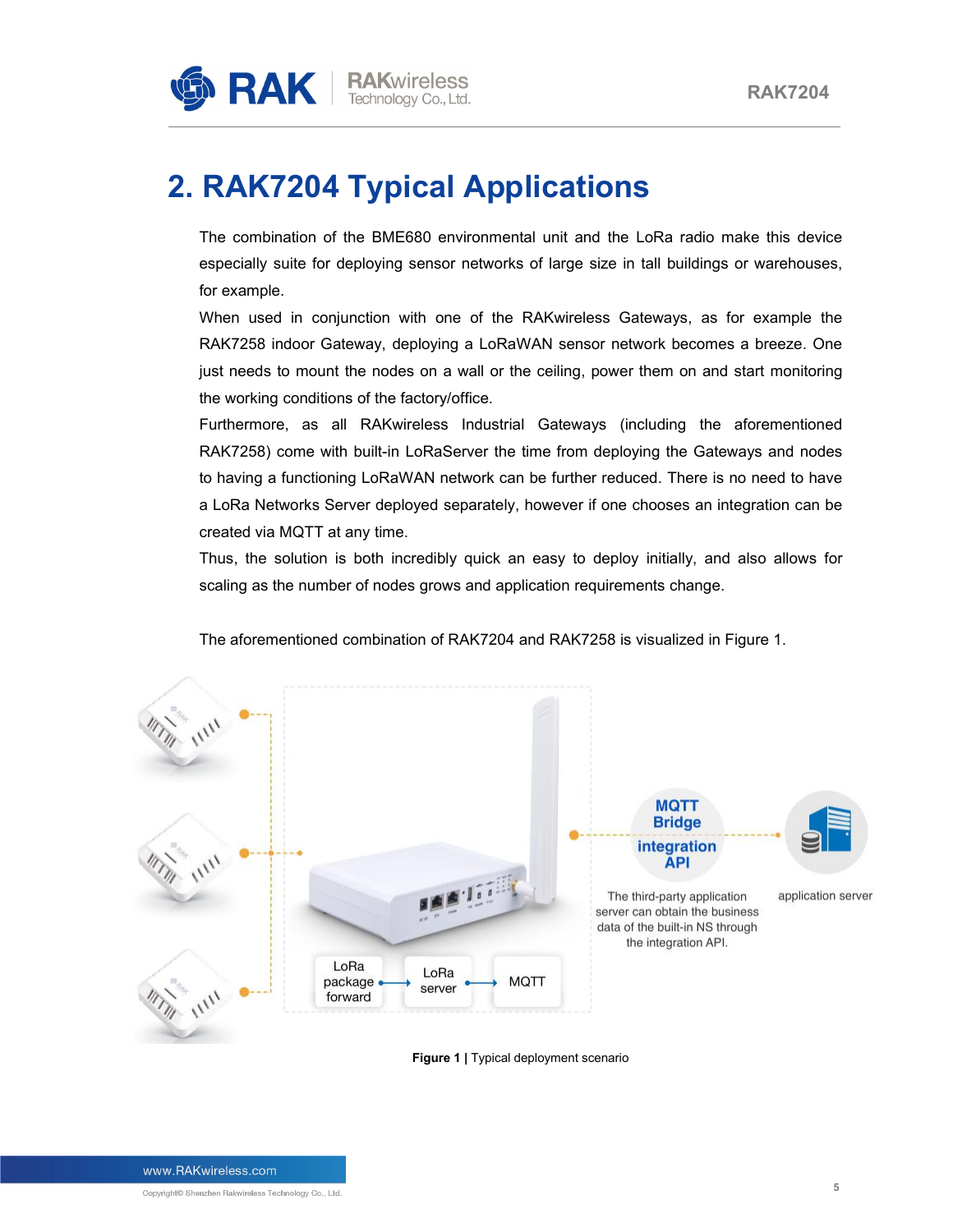

### <span id="page-5-0"></span>**3. RAK7204 Specifications**

### <span id="page-5-1"></span>**3.1 Battery Specifications**

The RAK7204 comes with 3500 mAh high capacity lithium battery included. It is removable and can be exchanged at any time. In case you are to replace it please adhere to the specification in the table below.

| <b>Parameter</b>             | Max.      | Unit |
|------------------------------|-----------|------|
| Nominal Battery Voltage      | 3.6       | V    |
| <b>Battery Specification</b> | ER18505   |      |
| Nominal Capacity             | 3500      | mAh  |
| Temperature Range            | $-55--85$ | °C   |
| <b>Battery Dimensions</b>    | 18*50.5   | mm   |

**Table 1 |** Battery Specifications

#### **Note:**

The included battery is non rechargeable. In case you need to plug in the Micro USB port for the purpose of configuring the node you should remove the battery. There is no protection circuitry an leaving the battery inside the devise when connected via the Micro USB interface will damage it and might result in the device overheating and catching fire. Please make sure you remove the battery immediately after you open the casing, before performing any other configuration or maintenance.

The battery connector is shown in the following figure:



**Figure 2 |** Battery connector

**Note:**

The pin distance of the battery connector is 2.0mm. When choosing a battery, attention should be paid to the consistency of positive and negative poles with the figure above. Reverse connection or short circuit may damage the device and may cause overheating and combustion of the battery. Therefore, when replacing the battery, it is necessary to strictly confirm whether the positive and negative poles of the connector are correct.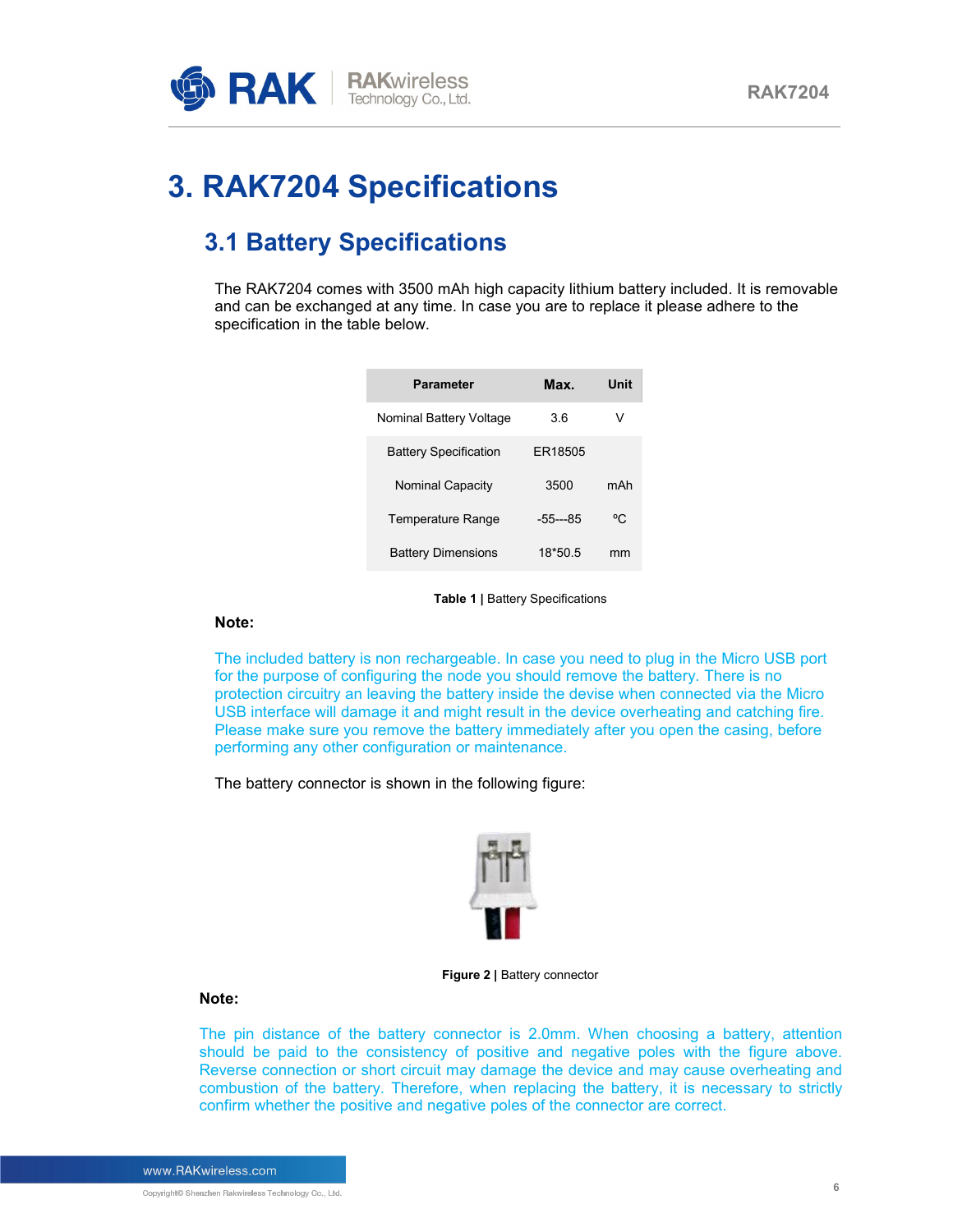

#### <span id="page-6-0"></span>**3.2 Frequency Bands of Operation**

The RAK7204 supports different LoRaWAN frequency bands for different country regions.

See the supported range in the table below:

| Region        | <b>Frequency band (MHz)</b> |
|---------------|-----------------------------|
| Europe        | EU433, EU868                |
| China         | CN470                       |
| Indian        | <b>IN865</b>                |
| North America | <b>US915</b>                |
| Australia     | AU915                       |
| Asia          | AS923                       |
| Korea         | <b>KR920</b>                |

**Table 2 |** Frequency band support

### <span id="page-6-1"></span>**3.3 Operational Temperature Ranges**

| <b>Parameter</b>      | Min. | <b>Typical</b>        | Max.             |
|-----------------------|------|-----------------------|------------------|
| Operating Temperature |      | -40 °C +25 °C         | +85 °C           |
| Storage Temperature   |      | $-40\degree$ C +25 °C | +85 $^{\circ}$ C |

**Table 3 |** Temperature ranges

#### <span id="page-6-2"></span>**3.4 Power Consumption**

| <b>Parameter</b>                            | Value  | Unit |
|---------------------------------------------|--------|------|
| <b>Standby Current</b>                      | $<$ 15 | uA   |
| Current when Sensors are working            | ~10    | mA   |
| Current in when LoRa frames are transmitted | < 150  | mA   |

**Table 4 |** Power consumption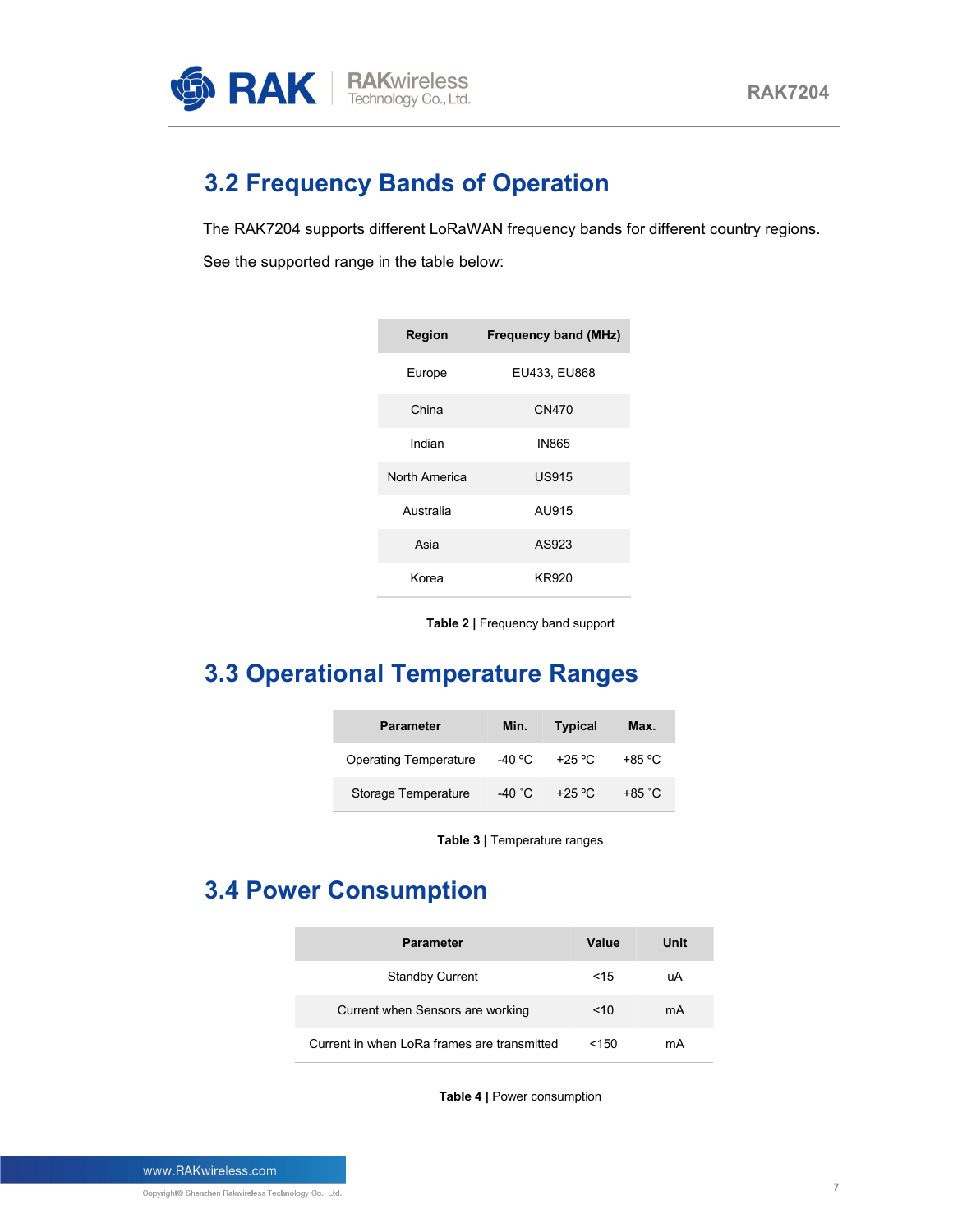

### <span id="page-7-0"></span>**3.5 Temperature Sensor Specifications**

| <b>Parameter</b>         | Min.   | Typical.                 | Max.     |
|--------------------------|--------|--------------------------|----------|
| Temperature Range        | -40 °C | +25 $\mathrm{^{\circ}C}$ | $+85 °C$ |
| Accuracy                 |        | 0.5 °C                   |          |
| <b>Output Resolution</b> |        | 0.01 °C                  |          |

**Table 5 |** Temperature sensor specs

#### <span id="page-7-1"></span>**3.6 Humidity Sensor Specifications**

| <b>Parameter</b>         | Min.    | Typical.       | Max.       |
|--------------------------|---------|----------------|------------|
| Humidity Range           | 0% r.H. |                | 100 % r.H. |
| Accuracy                 |         | $+3%$ r.H.     |            |
| <b>Output Resolution</b> |         | $0.008\%$ r.H. |            |

**Table 6 |** Humidity sensor specs

#### <span id="page-7-2"></span>**3.7 Gas Pressure Sensor Specifications**

| <b>Parameter</b>         | Min.    | Typical.   | Max.    |
|--------------------------|---------|------------|---------|
| Range                    | 300 hPa |            | 300 hPa |
| Accuracy                 |         | $+0.6$ hPa |         |
| <b>Output Resolution</b> |         | $0.18$ Pa. |         |

**Table 7 |** Gas Pressure sensor specs

#### <span id="page-7-3"></span>**3.8 IAQ Sensor Specifications**

| <b>Parameter</b>         | Min. | Typical. | Max. |  |
|--------------------------|------|----------|------|--|
| IAQ Range                | 0.   |          | 500. |  |
| Accuracy                 |      | 15.      |      |  |
| <b>Output Resolution</b> |      |          |      |  |

**Table 8 |** IAQ sensor specs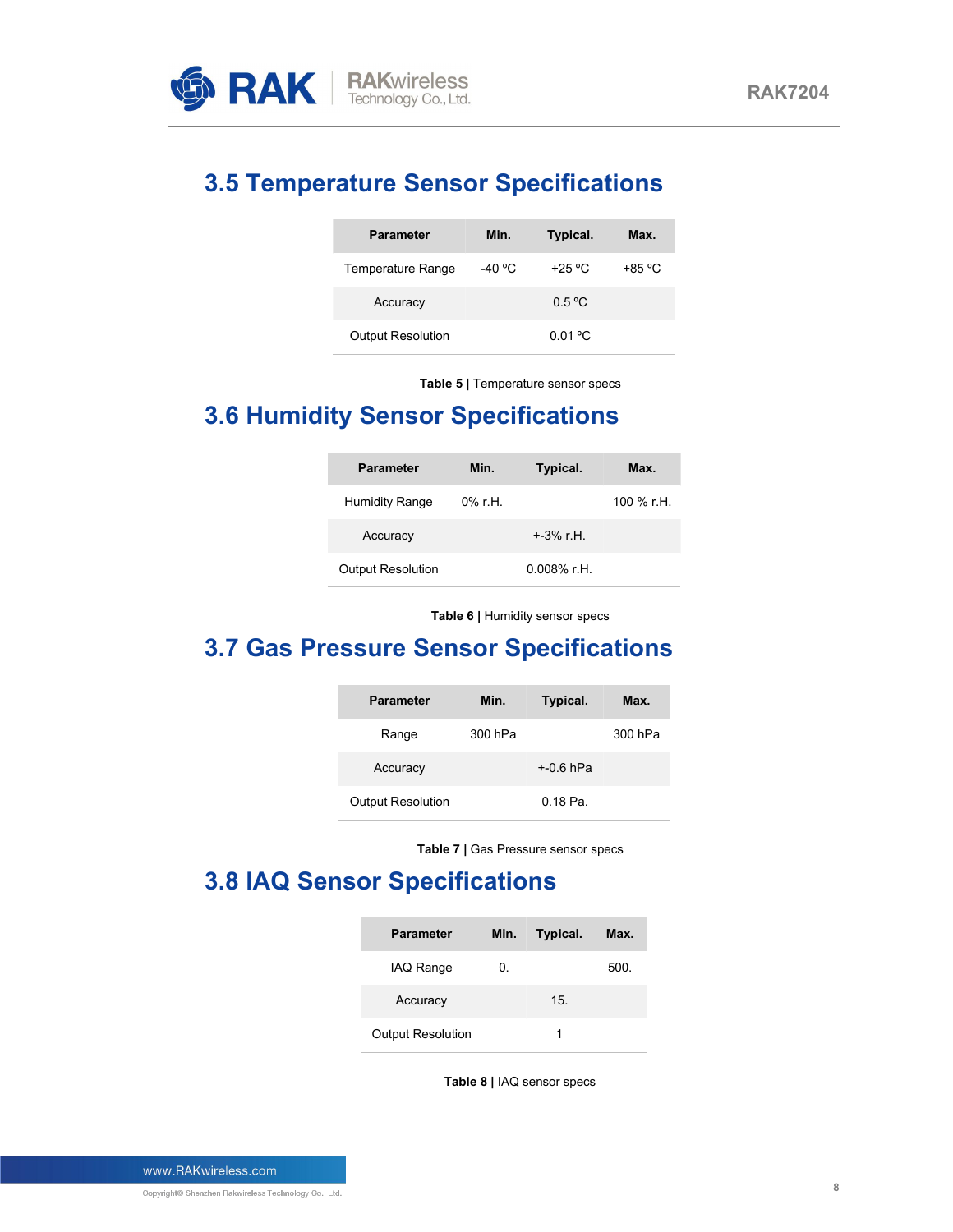

## <span id="page-8-0"></span>**4. Package Contents**







RAK7204(1x) - (Includes a battery) Tapping Screw(2x) Screw Anchor(2x)